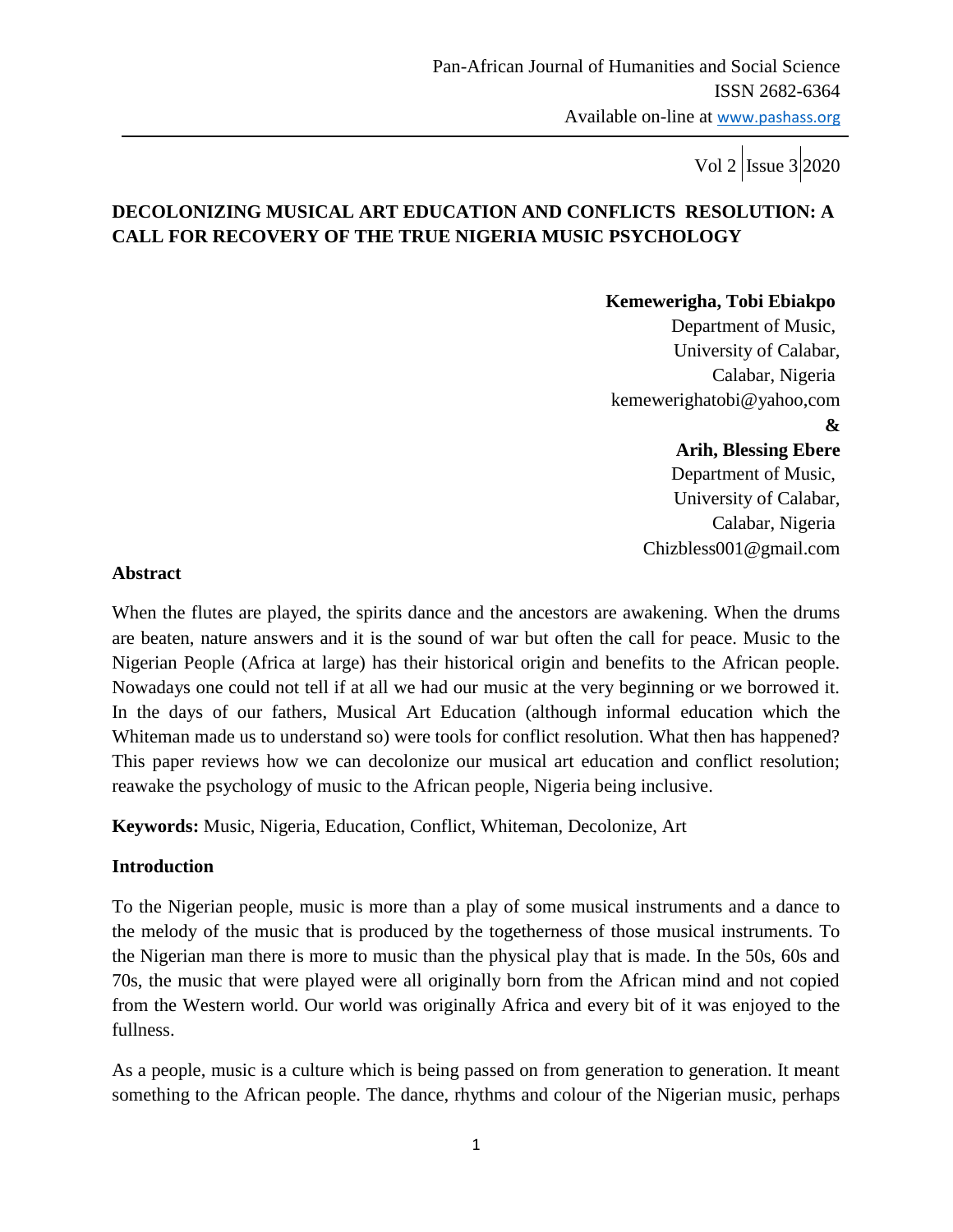Vol 2  $\vert$  Issue 3 2020

the African music, has in the past motivated bravery, a stand for justice and in the future a call for justice. Although the first music department in Nigeria was established in 1961, under the faculty of Technology and named after Fela Sowande College of Music; it was headed by Dr Edna Edet (nee Smith) who happens to be an African American lady, married to a Nigerian (Adebowale, 2018). This greatly affects the psychology of music because she headed the department with experience from the Western music technology. Truth be told, this might in one way or the other affected our ethnomusicology. Well, there was no much choice since the traditional musical ideology was far from the four walls of the University.

Adebowale (2018) wrote extensively, in a few words, on the very beginning (officially) on music in Nigeria. It is not to tell that the foundation of music was not built, in regard to the Universities, on our socio-cultural values. It was not like; let us bring together our reigning musicians at that time to formulate personnel of the Music Department. Perhaps we were looking at some papers endorsed by a Whiteman on a suit. There were reigning musicians at that time, in the 50s, and 40s. Musicians like Idowu Animasaun, Tunde Nightingale, etc. One could also observed that some of these outstanding musicians who were lecturers in the Department of Music were not taught with the local music instruments technology. For instance, Fela Sowande schooled abroad, learning Western music. It is therefore facts that much work might not have be done as regard the socio-cultural impart of music on the Nigerian people.

### **Musical Art Education in Nigeria**

Art is not new to the people of Nigeria. It is as old as our dear nation. Art comprises dancing, drama, singing and many other physical activities. Musical art can be fun to the Western world but it is spiritual to the Africa man. Musical Art Education started in UNN in the year 1960. It was part of the department that was dreamed to exist in the autonomous University in Nigeria (Adebowale, 2018). Before now music was played to mark some festival activities, although there was no proper documentation, but one attest to the fact that we had our kind of music.

According to Gouldron (1968) we never ever know when and under what circumstance the first musical utterance was made. This assertion could be true being that ancient musicians were never found in the habit of documentation but were passing on this ethnomusicology orally. Research has shown that such methods are not void of lost of originality.

For a proper note, musical art education is fully established in the universities in Nigeria. University music education is seen as the process of preparing dedicated individuals for positions of leadership so as to give vitality and priority to a society"s musical life. It encompasses the study of music to be in command of musical thoughts, values, tastes, practices, and wisdom not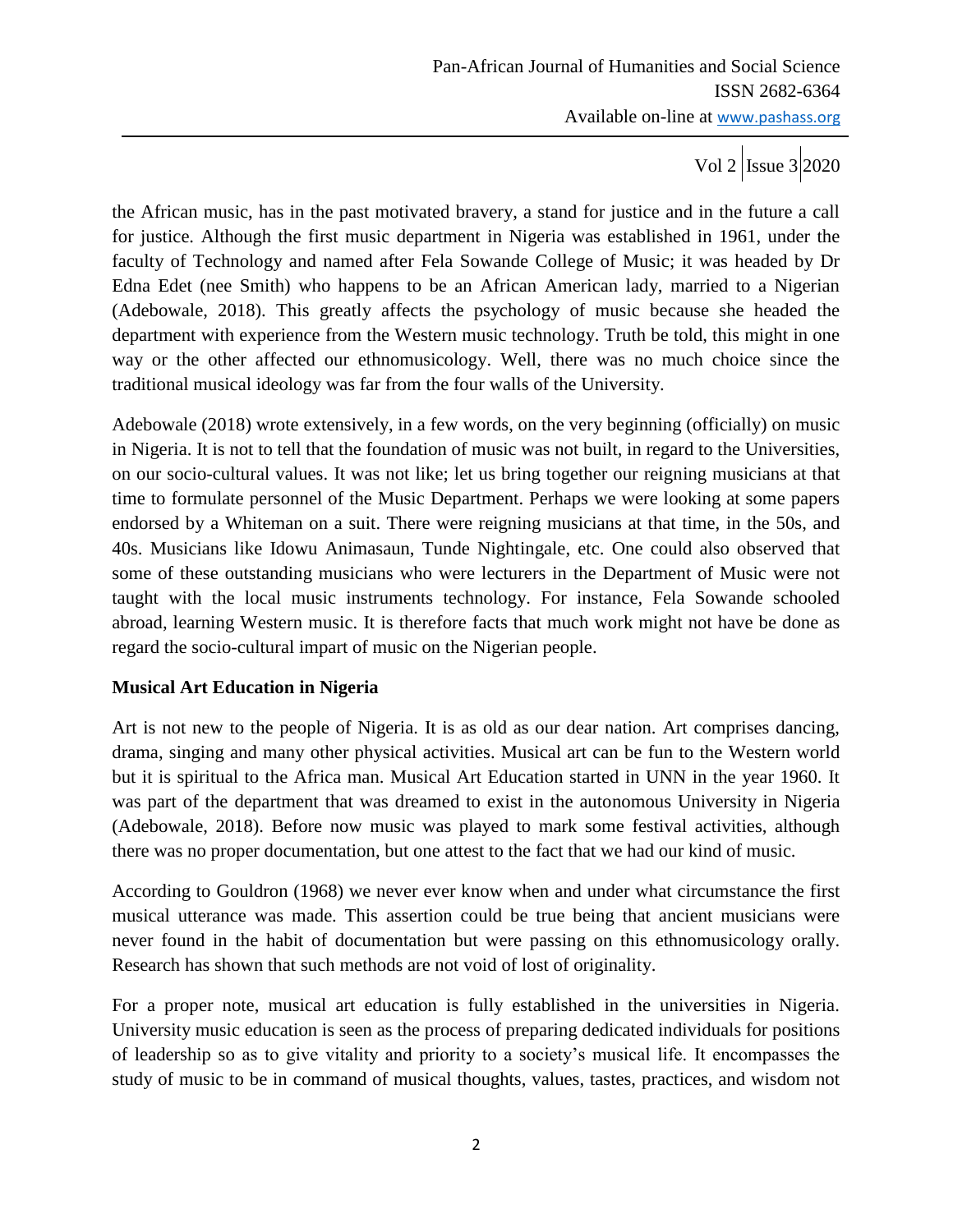only of one's society but also of others' and to interpret such from one's own perspective (Adebowale, 2018).

University music education has existed in Nigeria for more than 50 years but knowledge of its development is limited among music academics. Even though there is a rise of interest in the history of music education generally in Nigeria, the history of Nigeria's University music education is often given in few words. Such studies occupy one and three paragraphs which are given to its development, and in some instances, one finds only one or two sentences about it. This shows that there is no much details on the development of University music education in Nigeria (Ekwueme, 2004; Idolor, 2005; Kwami, 1994; New, 1980; Nketia, 1998; Okafor, 2005; O. Omojola, 1992, 1995; Sowande, 1967; Vidal, 1977).

Despite these discrepancy, some major facts are been established in the origin of musical art education in Nigeria. Given Ajayi, Goma, and Johnson's (1996) admonition, it is apposite locating the development of University music education in its broader historical context, including the indigenous African and Islamic (Higher Music Education) systems in Nigeria. As Kwami (1994) notes, "there are three major aspects of music education—indigenous/traditional African, Arabic and European—which would need to be discussed in a comprehensive survey of music education in West African countries" (p. 544). Hence, predating the founding of University music education in Nigeria were indigenous African and Islamic Higher Music Education systems. Even in the 21st century, these systems, although officially marginalized and occluded, continue to have untold significance in what Nigerians and their communities do to keep alive.

Largely, from time immemorial, indigenous Africans conceptualize music as something communal, continual, and known by practicing it to ensure the continuity of their age old music traditions and culture. At its seat is a long-standing tradition of "oral University" (Saether, 2003) which produces devoted master-musician-teachers who must musically educate others, and keep and protract the community's musical standards and repertory too. Its product is the today's "culture-bearer" which Nzewi (1997) describes as:

> . . . the accomplished traditional or neo-traditional (popular and contemporary musical developments) music practitioners who know and practice music without the modern training or orientation to articulate the theories and processes of his/her culturally rationalized musical experiences and products. This is the primary respondent whom the ethnomusicologist encounters and interacts with in the field, and whose often research suggested responses or otherwise un-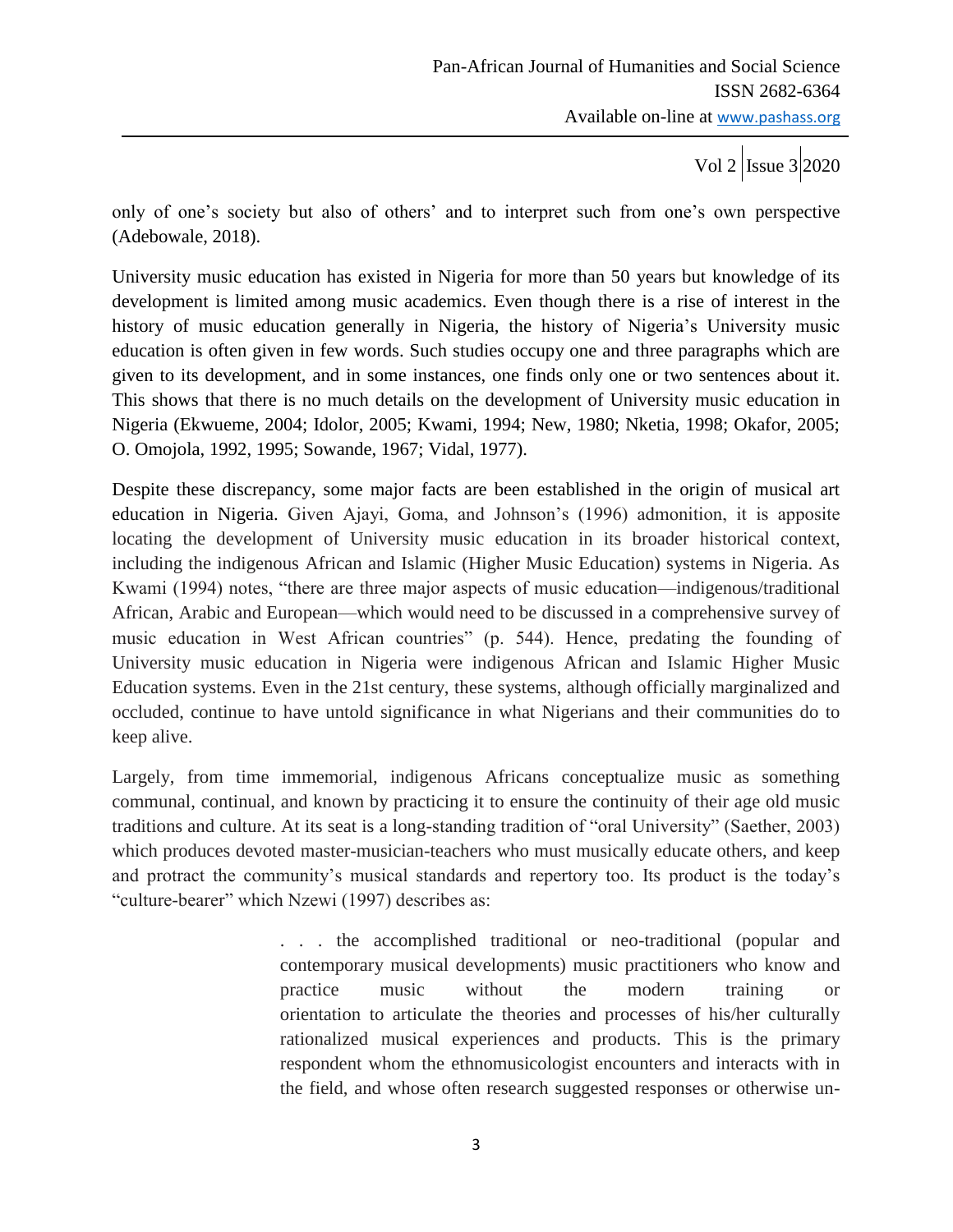Vol 2  $\vert$ Issue 3 2020

verbalized music-cultural facts the ethnomusicologist relies upon for analytical inferences, critical opinions and theories. (p. 16)

The indigenous African music culture-bearers, as they continue make music part of daily life and ritual, remain an invaluable and reliable source for modern scholars. While indigenous Africans have not set up academic music learning spaces similar to those in Universities in the contemporary Euro-Americanized societies, their oral Universities fulfill missions that are analogous in their principles. Though it has faced immense denigration in the course of Nigeria"s encounter with exogenously spawned music education systems, it is still operational. Its accommodative stance enables it to coexist with the Islamic and Western Higher Music Education systems in Nigeria. So to say is that we had oral Universities which was not quite bad and needed a form of documentation process. This musical art was very effective in the days of our fathers, they have significant use.

### **Conflict Resolution in Nigeria**

Conflicts can result from fight for power, retaliation of the oppressed, marginalition, inequality, etc. Majorly in Nigeria, conflict result from unequal share of the national cake. Humanity cannot live peacefully on earth without being provoked to conflict. Our fathers fight in those days for land ownership, wife ownership and many other things which are not serious to the modern society. Most scholars posit that conflict occurs "when two or more people engage in a struggle over values and claims to status, power and resources in which the aims of the opponents are to neutralize, injure or eliminate their rivals. Akpuru-Aja, (1997) believe that conflict emerges whenever one party perceives that one or more goals or purposes or means of achieving a good or preference is being threatened or hindered by the activities of one or more parties. These parties use any means to ensure the compliance of each of the parties. This lead to casualties like injuries, loss of properties and lives.

Nigeria is a country of many nations with hundreds of tribes and ethnic groupings. It is observed that as a country of several ethnicities, little or no sense of togetherness will result. So Nigeria often experiences several cases of ethnic conflict. The relationships between for instance political parties in underdeveloped nations like Nigeria are likely to be more conflictual than those in advanced politics (Tyoden, 2016). This is as a result of the methodology used to resolve conflict in Nigeria. In modern day"s society, leaders often copy the Western world method of resolving conflict. This was not so in the days of our forefathers where the head of clans put heads together to solve conflict arising. Most times, conflict is resolved with song accompanied with a fight. Our ways these days do not really resolve conflict because it is not ethno-traditional base.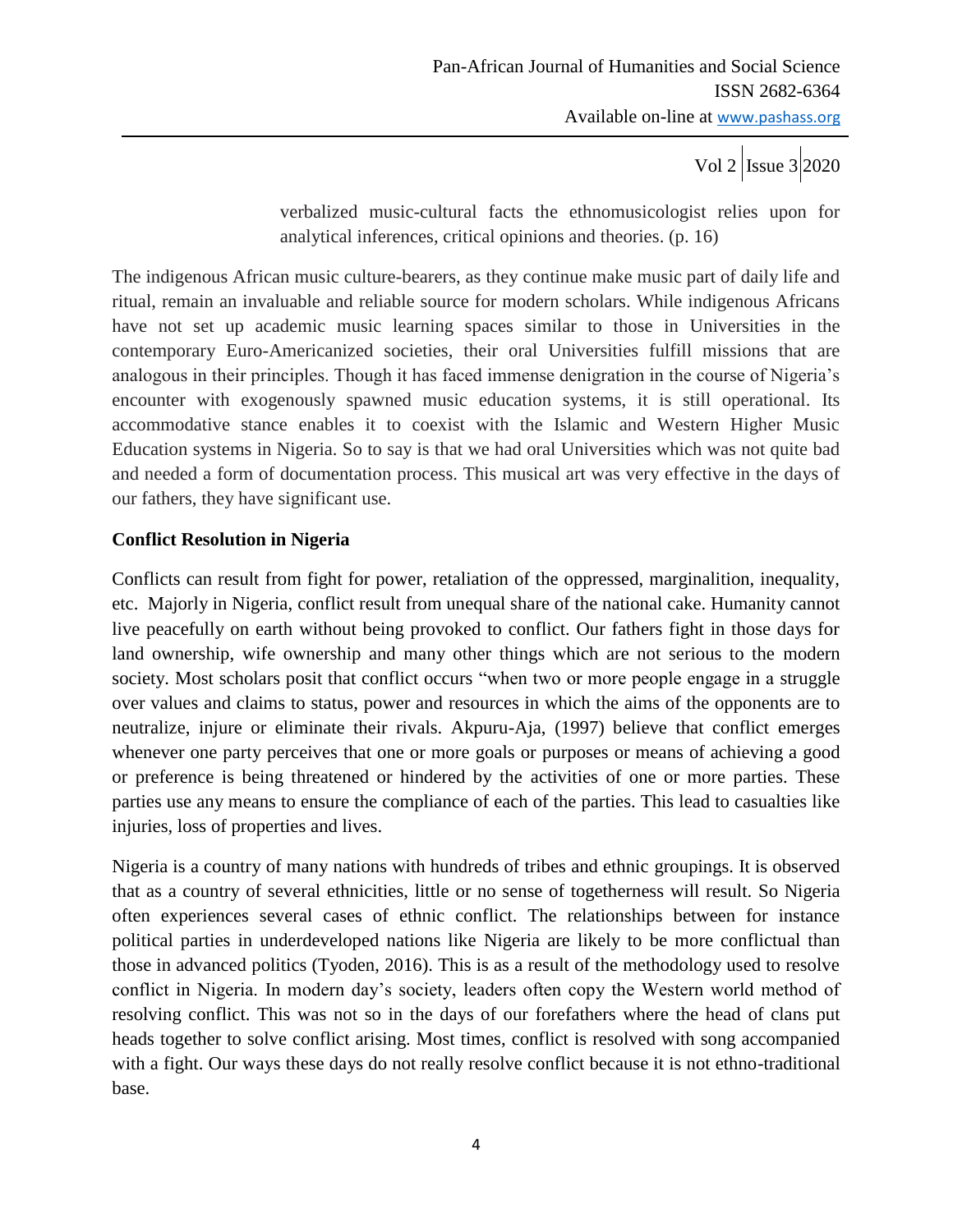Vol 2  $\vert$ Issue 3 2020

There are various ways of resolving conflict. Studies show that fostering feelings of empathy is one potential conflict-resolution strategy (Cohen & Insko, 2008), making parties aware of their similarities and shared goals is one method for enacting a cooperative transformation (Cohen & Insko, 2008) and reminding the parties of the aftermath of conflict is also an effective way of managing or resolving conflict. In the Africa setting the resolution of conflict is done on basis of the African believe.

#### **Use of Musical Art in Conflict Resolution**

We borrow the words of Mbaegbu (2015) that African music is another area of Africa's great contributions to world civilization and recreational facilities, and that Africans are notoriously music lovers. This means the heart of an African is bond to music and such heart can be cooled by music. This in all regard is true being that music has been used to begin a war and also to end a war. In fact history has been told that there were players of music which are very important at the outset of war. Also history had it that most composed lyrics were used for peace making. So music can be a two edge swords, at one edge to resolve conflict and at the other edge to bring about war. Since music induces empathy, we believe the lyric of those musical play were strongly African reminding us the suffering of our heroes. These are depicted in our country National Anthem. In the African setting musical play is more spiritual than physical. So most times, during resolution of conflict, the dance and play of the music invites spirit of peace. It is a culture in Africa to set the stage for conflict resolution by the play of music that pear through the soul. These were the beliefs of the African people, Nigeria inclusive.

Music as a social activity and distribution mechanism of ideology is often used to foment conflicts. It is therefore important to note that not harnessing the power of music in conflict resolution will leave it open to abuse by those who attempt to maintain boundaries between enemies, either by performing music that emerged during a conflict, by creating new music that commemorates a conflict or through music that highlight latent conflicts. Mother Africa can be said to be a land of diverse music, and any type of African music plays a vital role, hence the existence of such, because Africans believe that the purpose of anything give meaning and existence to the thing itself. Mother Africa hosts three categories of music among which are traditional, popular and classical. Traditional music includes all traditional or folk music that serve as media of expression of African people's culture and according to Nwamara (2009: p. 534):

> They are being transmitted orally from one generation to another. In its transmission process, allowances are made for each generation to make selections and variations from the original composition without destroying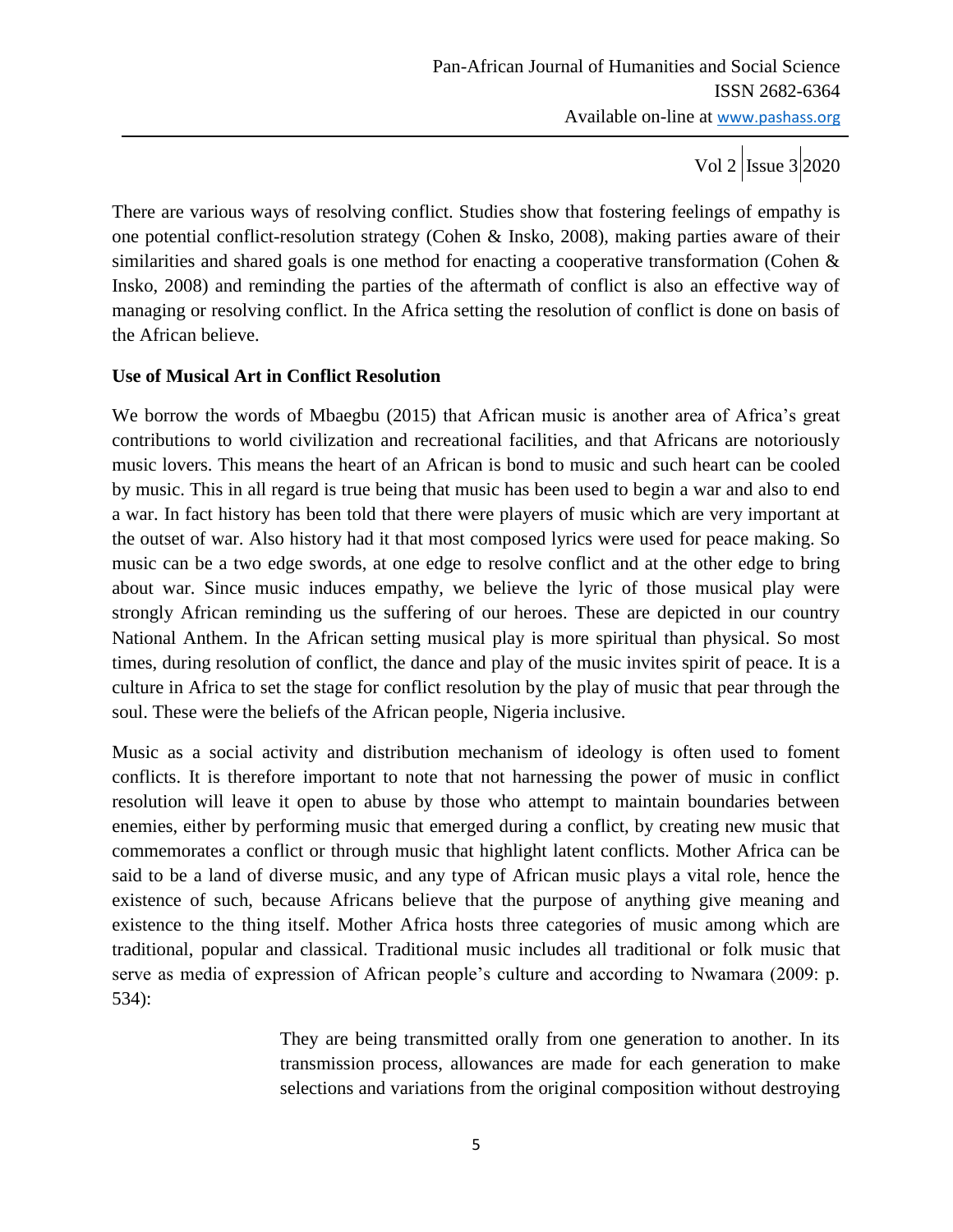its tone of continuity. The music and its practitioners are found in greater number in the rural areas. Their composers are not known because the music/s is/are communally owned.

Agordoh (1985: p. 15) records the following functions of music among the people of Africa, "music is used as a social control, and there is music to criticize those in authority. For example in Benin Republic, there are "songs of allusion" which are topical songs of current events of interest and gossip, and to perpetuate knowledge". Although there are few or no documentation of the account of the relevance of music in conflict resolution, we believe that the reason why Nigeria has lesser conflict than now is because of the nature of our modern day"s music lyrics. These days, our music is not Africa base with any emphasis on the very essence of such music.

### **Psychology and Meaning of Music**

Psychology is the science which deals with the study of the mind and behavior. Every decision is born from rigorous thinking. Research has shown that music erupt some uncontrollable response. This is because music produces various forms of waves which send various electrical charges to the various part of our brain for corresponding responses. Therefore Music is clearly an active stimulus to which people generally make some form of response, frequently unconsciously. Even though the degree of response that a person makes is under voluntary control and can also be affected by many situational factors, it is clear that music is a relatively powerful stimulus for eliciting a response. Music can be said, rather neutrally, to have a variety of actions on people. Those actions can be directly observable changes in behaviour or changes in mental state that can only be inferred. These actions are not the same as the phenomenological experience of perception. In view of this, Sloboda (1991) has elicited descriptions of nonperceptual bodily effects of music. These are manifestations of the emotional and mental state of the listener, rather than manifestations of the sensations of pitch and so on.

Music can have an action on a listener that is neither direct nor is it associative. Such music is said to be expressive. Music is frequently written to depict events (e.g. a battle) or objects (e.g. the sea) or states (e.g. a mood). Composers of music are frequently inspired by non-musical objects around them. Musical expression is necessarily intentional, but the action of expressive music is not necessarily robust. For example, music may well express emotional states, but it does not necessarily follow that the expression of any given emotional state will have the same action on every listener (Roger and Raisin, 1998).

There is a long history of enquiry into the meaning of music which goes a long way to explain music psychology. It has become widely accepted that music can represent (and possibly therefore mean) the emotions. Meyer (1956) provided a carefully thought out account of how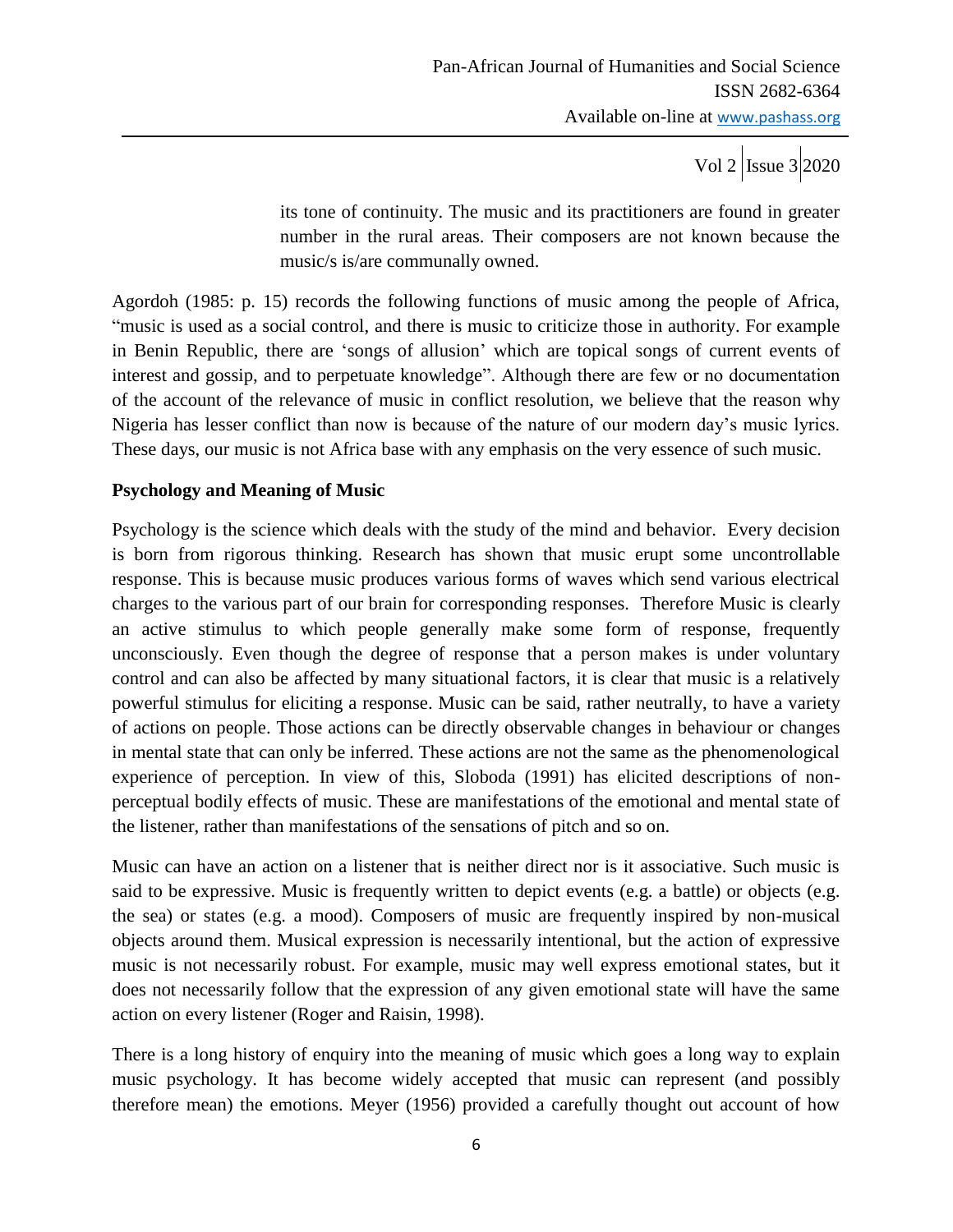Vol 2  $\vert$  Issue 3 2020

music might represent the emotions. Cooke (1959) took it for granted that music represents the emotions and established a vocabulary of musical/emotional correspondences which he claimed to be universal across all western tonal music. The implication is that however it achieves it, music has a domain of meaning that overlaps substantially with the domain of the emotions. Others have undertaken research of various types, based on the premise that music means the emotions (Scherer and Oshinsky. 1977; Wedin, 1972; Brown, 1981). Another line of thought concerns the structure of music and the question of whether this implies semantics and then implies a meaning. Cooke (1959) described his work as a language of music, although this was a little inappropriate since his work was not concerned with structure but with a basic vocabulary. Bernstein (1976) set out to develop a theory of musical syntax and semantics from notions of phonology. Whilst his success has been questioned, it was undoubtedly an intriguing start. The process was partly developed in a more formal, and much more limited but successful fashion by Lerdahl and Jackendoff (I983) who developed a theory to describe the relationship between sequences of notes (i.e the musical score) and the resultant percept in a listener's mind. This theory does not, of itself, either address or imply any notion of meaning.

Another and different line of approach comes from the application of semiotics to music. Peirce (1931) introduced the distinction between iconic signs (where the sign resembles the referent like the sign for falling rocks), indexical signs (where the sign has some other association with the referent. such as smoke being a sign of fire) and symbolic signs where the signs have an arbitrary relationship with the referent (like language). The study of semiotics has continued from this starting point to be concerned with the nature of how meaning is achieved. Since meaning must necessarily involve a sign and a referent, on the one hand, and a sender and recipient of the sign on the other hand, it will be readily understood that this is a complex subject.

### **Decolonizing Musical Arts Education in Conflicts Resolution**

Nowadays, everything we the Africans do are attributed to the Westerner. The fact remains that civilization begins in Africa; so whatever the Westerners are bringing to us has been here before now. Music of these days erupt aggressions with no sensible basis. This has a major effect on the people of Nigeria, especially the Youth. This simply means the indigenous musical Art has been colonized. The effort is to find ways of decolonizing musical art in conflict resolution. Below are some of the ways we can decolonize musical art education in conflict resolution.

**Sensitization of the relevance of our indigenous Musical Art:** music has always been part of the African history. Many, if not all, are historically composed. They meant something which has to do with the message from the past or from the gods. They are basically used to mark some victory in wars. They are also used to induce bravery. In fact, almost all indigenous musical art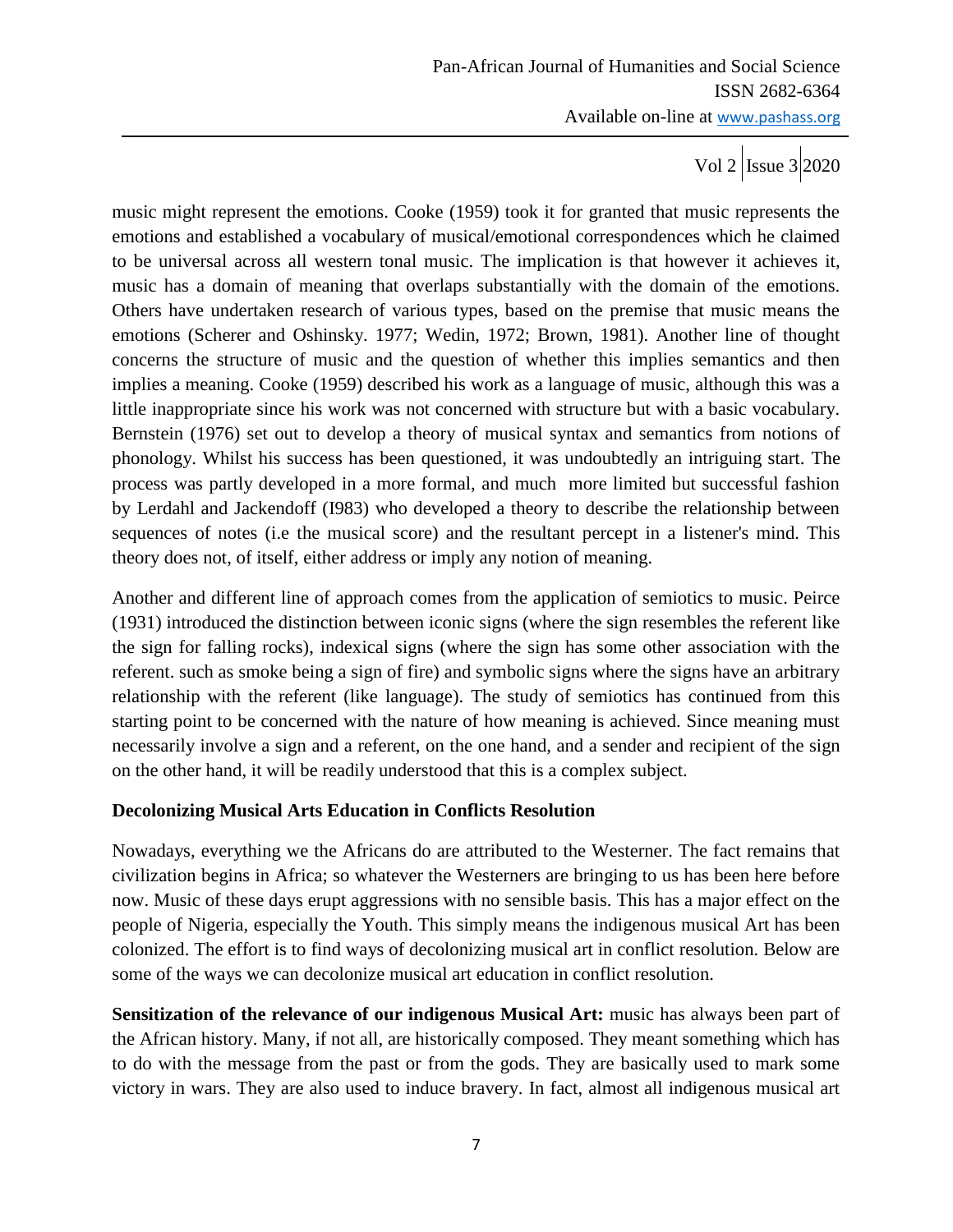has major relevance to our society. These musical arts were taught orally which now called musical art education. Reminding the modern society of what we are could go a long way to bring back the lost glory of the African music.

**Creating Museum for Indigenous Musical Art Instruments**: Artifacts induce memory of the heroes' past. They tell how important were the art to our ancestors and therefore it should be valued. Creating new museums for musical artifacts and equipping the existing ones will also go a long way to remind the modern society of the relevance of indigenous musical Art instruments.

**Employing the scanting players of these musical Art in our Universities:** The originators of this musical Art are abandoned with the mentality of this is outdated. They are not often invited to perform music except during festivity. The society does not give any form of relevance to them neither do they feel welcomed in most cases. In fact the Western"s culture has eaten into the very fabric of the consciousness of the African so much that he considers himself to be inferior to his own culture. This mindset does not only push us away from our ways of life but make us to forget our root. If these players are employed, we think it will help rebuild our value system.

### **Conclusion**

There is psychology of musical Art in the African society, Nigeria. The Musical Art Education we now have does not show an effective way of resolving conflict. In fact, the very essence of musical art is not been taught as regard to conflict resolution. Musical Art education should encourage peace among learners. The numerous listeners should be able to pick up things that foster peace. We believe that if the suggestions made above are put to practice, we would have more peace rather than war.

## **Reference**

Adebowale, Oluranti Adeogun (2018). The development of university music education in Nigeria: an outline. journals.sagepub.com/home/sgo doi: 10.1177/2158244018774108

Agordoh, A. A. (1985). *Topics in African Music*. Obiaruku: C. Y. Publishing House.

- Ajayi, J. E. A., Goma, L. K. H., & Johnson, A. (1996). *The African experience with higher education.* Accra, Ghana: The Association of African Universities; London: James Currey; Athens: Ohio University Press.
- Akpuru-Aja, A. (1997). *Basic Concepts, Issues and Strategies of Peace Studies and Conflict Resolution*. Abuja: Centre for International and Strategic Studies

Bernstein, I. (1976). *The Unanswered Question.* Cambridge Mass: Harvard University Press.

Brown, R. W. (1981). "Music and Language"*. Documentary report of the Ann Arbor Symposium.* Reston VA, pp. 233-265.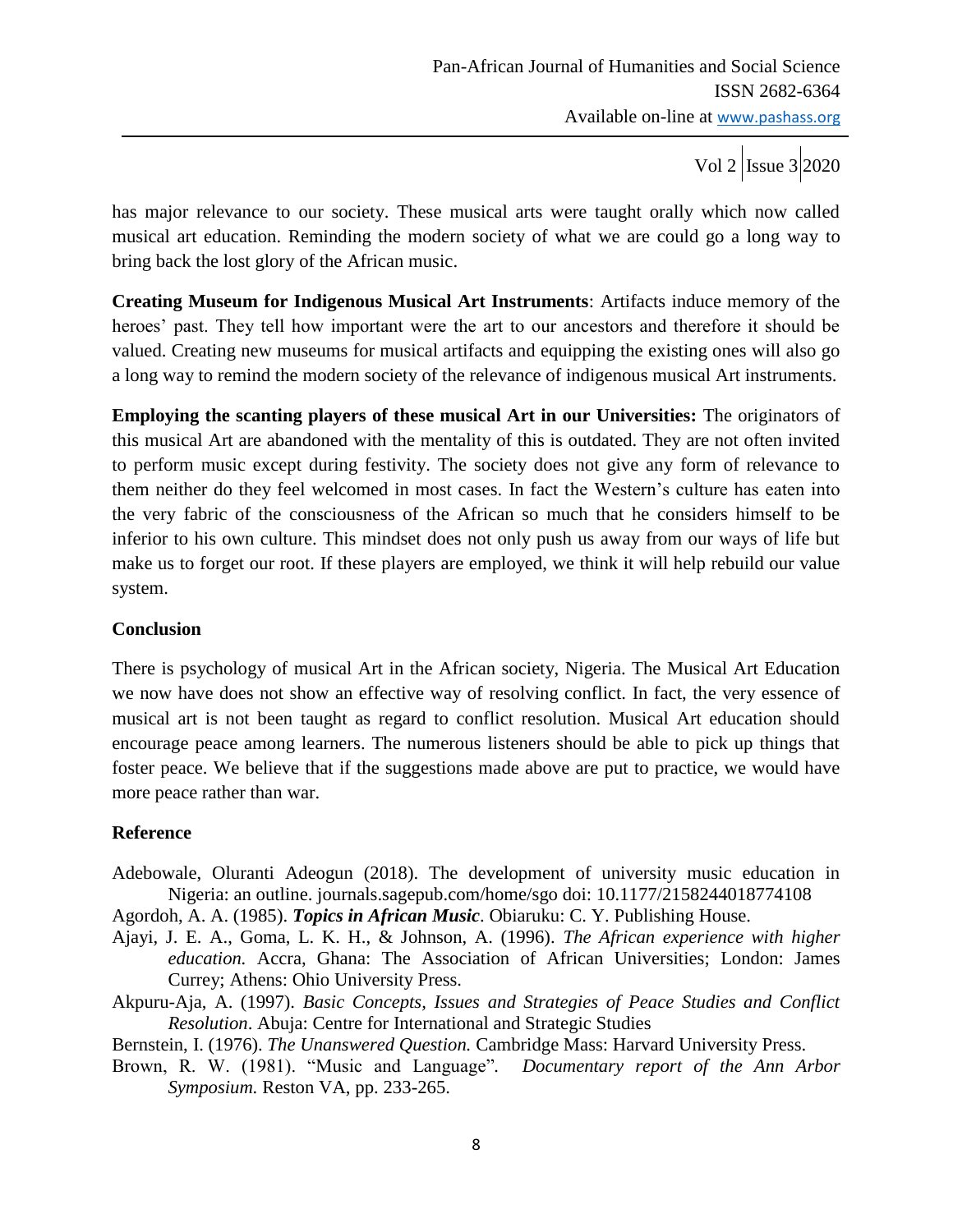Available on-line at www.pashass.org

Vol 2  $|{\rm Issue 3}|2020$ 

- Cohen, T. R., & Insko, C. A. (2008). "War and Peace: Possible Approaches to Reducing Intergroup Conflict". *Perspectives on Psychological Science, 3*, 87-93.
- Cooke D. (1959). *The Language of Music*. Oxford University Press
- Ekwueme, L. E. N. (2004). *Essays on African and African-American Music Culture.* Ibadan: Lenaus Publishing.
- Gouldron, P. (1968). *Ancient and Oriental Music*. Stuttman Co., New York. Gotlib, I. H.: New Thinking.
- Idolor, E. (2005). "Music Scholarship at Universities and the Relevance of the Industrial Training Scheme in Nigeria". *Journal of Higher Education in Africa*, *3*, 107-116.
- Kwami, R. (1994). "Music Education in Ghana and Nigeria: A Brief Survey". *Africa*, *64*, 534- 559.

Lerdahl F. and Jackendoff R. (1983). *A Generative Theory of Tonal Music*. MIT Press. Cambridge Mass.

- Mbaegbu, C. C. (2015). "The Effective Power of Music in Africa". *Open Journal of Philosophy, 5,* 176- 183. <http://dx.doi.org/10.4236/ojpp.2015.53021>
- Meyer, L. B. (1956). *Emotion and Meaning in Music.* Chicago: University of Chicago Press.
- New, L. J. (1980). "Indigenous Music and Modern Education in Nigerian Schools". *Music Educators Journal*, *67*(2), 40-47.
- Nketia, J. H. K. (1998). "The Scholarly Study of African Music: A Historical Review". In R. Stone (Ed.), *Africa: The Garland encyclopedia of world music* (Vol. 1, pp. 13-73). New York, NY: Garland Publishing.
- Nwamara, A. O. (2009). Music in a ten year democratic society: An appraisal of the Nigerian situation. In A. B. C. Chiegboka, C. E. Nwadigwe, & E. C. Umezinwa (Eds**.),** *The humanities and Nigeria's democratic experience* (pp. 517-535). Nimo: Rex Charles and Patrick.
- Nzewi, M. (1977). Master Musicians and the Music of Ese, Ukom, and Mgba Ensembles in Ngwa Igbo Society (Unpublished Doctoral Thesis). Queen"s University Belfast, UK.
- Okafor, R. C. (2005). Music in Nigerian Society. Enugu: New Generation Books.
- Omojola, O. (1992). "Music Education in Nigeria: Historical Trends". *Ilorin Journal of Education*, *12*, 43-32.
- Omojola, O. (1995). "Nigerian art Music". Nigeria: Institut Francais de Recherche en Afrique.
- Peirce, C. S. (1931). Collected Papers of Charles Sanders Peirce. C Hartshorne, P. Weiss and A. Burks (Eds). Harvard University Press. Cambridge Mass.
- Roger, J. Watt And Raisin L. Ash (1998). "A Psychological Investigation of Meaning in Music". *Journal of Muslcae Sclentlae 1(2), 33-53*
- Saether, E. (2003). *The Oral University: Attitudes to Music Teaching and Learning in the Gambia*. Malmö, Sweden: Malmö Academy of Music.
- Scherer, K. R. and Oshinsky, J. S. (1977). "Cue Utilization in Emotion Attribution from Auditory Stimuli". *Motivation and Emotion,* 1,331-346.
- Sloboda J. A. (1991). "Music Structure and Emotional Response: Some Empirical Findings". *Psychology of Music,* 19, 110-120.